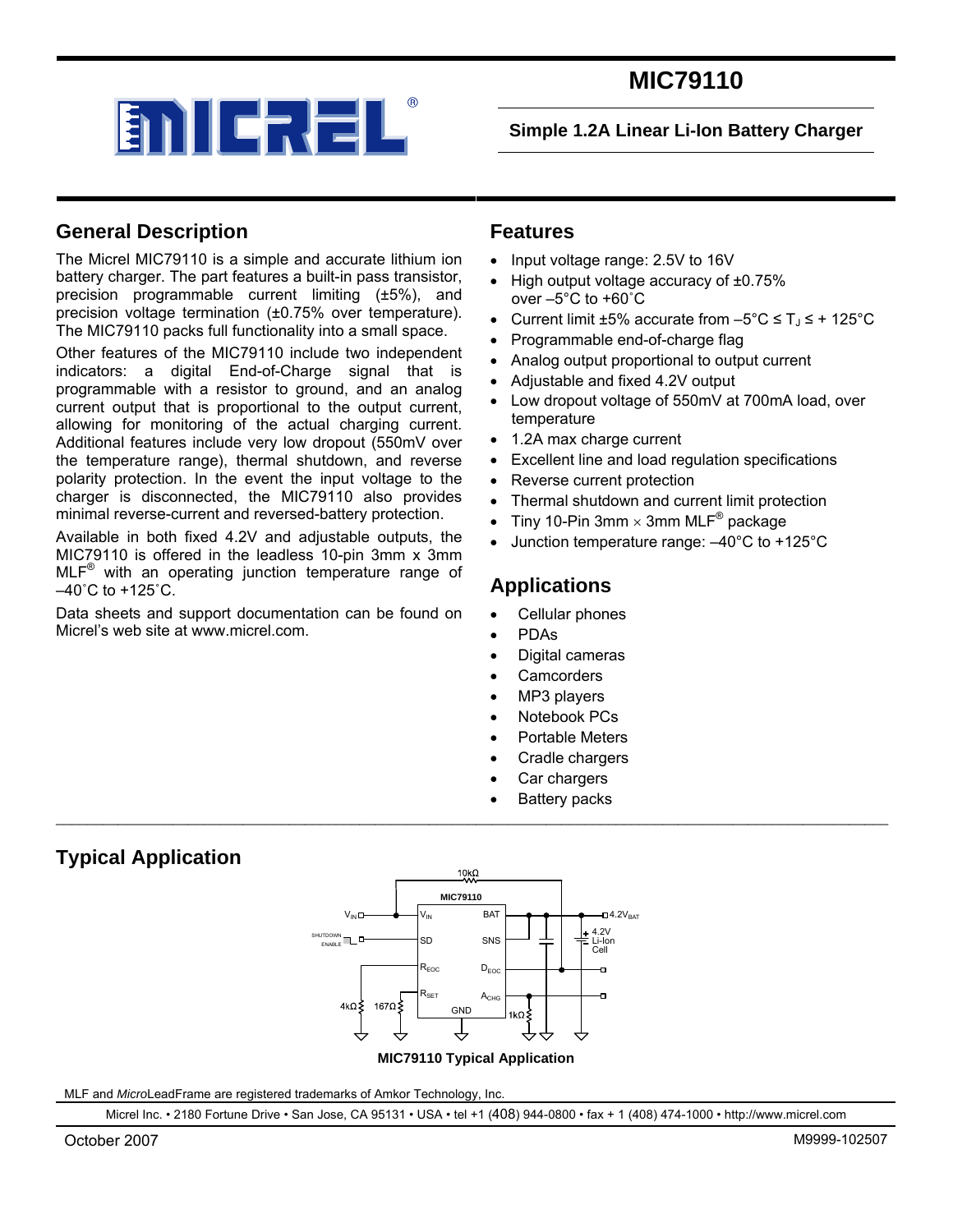## **Ordering Information**

| <b>Part Number</b> |                |                 | Voltage | <b>Junction</b> |                       |                                    |  |
|--------------------|----------------|-----------------|---------|-----------------|-----------------------|------------------------------------|--|
| <b>Standard</b>    | <b>Marking</b> | <b>Pb-Free</b>  | Marking |                 | Temp. Range           | Package                            |  |
| MIC79110-4.2BML    | ∟942           | MIC79110-4.2YML | $-942*$ | 4.2V            | $-40^\circ$ to +125°C | 10-pin $3\times3$ MLF <sup>®</sup> |  |
| MIC79110BML        | ∟9AA           | MIC79110YML     | _9AA*   | Adj.            | $-40^\circ$ to +125°C | 10-pin 3×3 MLF $^{\circledR}$      |  |

\* Pb-Free "Y" indicator is added to the device mark after LOGO.

## **Pin Configuration**



**Fixed Output 10-Pin 3mm × 3mm MLF® (ML)** 



**Adjustable Output 10-Pin 3mm × 3mm MLF® (ML)** 

## **Pin Description**

| <b>Pin Number</b> | <b>Pin Name</b> | <b>Pin Function</b>                                                                                                                                                                                                                                                                                                |  |
|-------------------|-----------------|--------------------------------------------------------------------------------------------------------------------------------------------------------------------------------------------------------------------------------------------------------------------------------------------------------------------|--|
|                   | SD.             | Shutdown Input. Logic High = Off; Logic Low = On.                                                                                                                                                                                                                                                                  |  |
| 2                 | <b>RSET</b>     | Current limit: Sets constant current limit via an external resistor to ground.<br>$IR_{SET} = (0.2 V/R_{SET}) \times 1000.$                                                                                                                                                                                        |  |
| 3                 | <b>SNS</b>      | (Fixed voltage only): Sense output, connect directly to battery.                                                                                                                                                                                                                                                   |  |
| 3                 | <b>ADJ</b>      | (Adjustable voltage only): Feedback input.                                                                                                                                                                                                                                                                         |  |
| 4                 | <b>BAT</b>      | Battery Terminal. Connect to single-cell lithium-ion battery.                                                                                                                                                                                                                                                      |  |
| 5, 6              | <b>VIN</b>      | Input supply pin.                                                                                                                                                                                                                                                                                                  |  |
| 7                 | <b>ACHG</b>     | Analog Charge Indicator Output: Current source who's output current is equal to<br>1/1000 of the BAT pin current.                                                                                                                                                                                                  |  |
| 8                 | DEOC            | Digital End-of-Charge Output: N-Ch open drain output. Low indicates charging,<br>a current that is higher than the programmed current set by $R_{EOC}$ is charging the<br>battery. When the current drops to less than the current set by $R_{EOC}$ , the output<br>goes high impedance, indicating end-of-charge. |  |
| 9                 | <b>REOC</b>     | End-of-Charge Set: Sets end-of-charge current threshold via an external resistor<br>to ground. $I_{EOC} = (0.2 V/R_{EOC}) \times 1000$ .                                                                                                                                                                           |  |
| 10                | GND             | Ground                                                                                                                                                                                                                                                                                                             |  |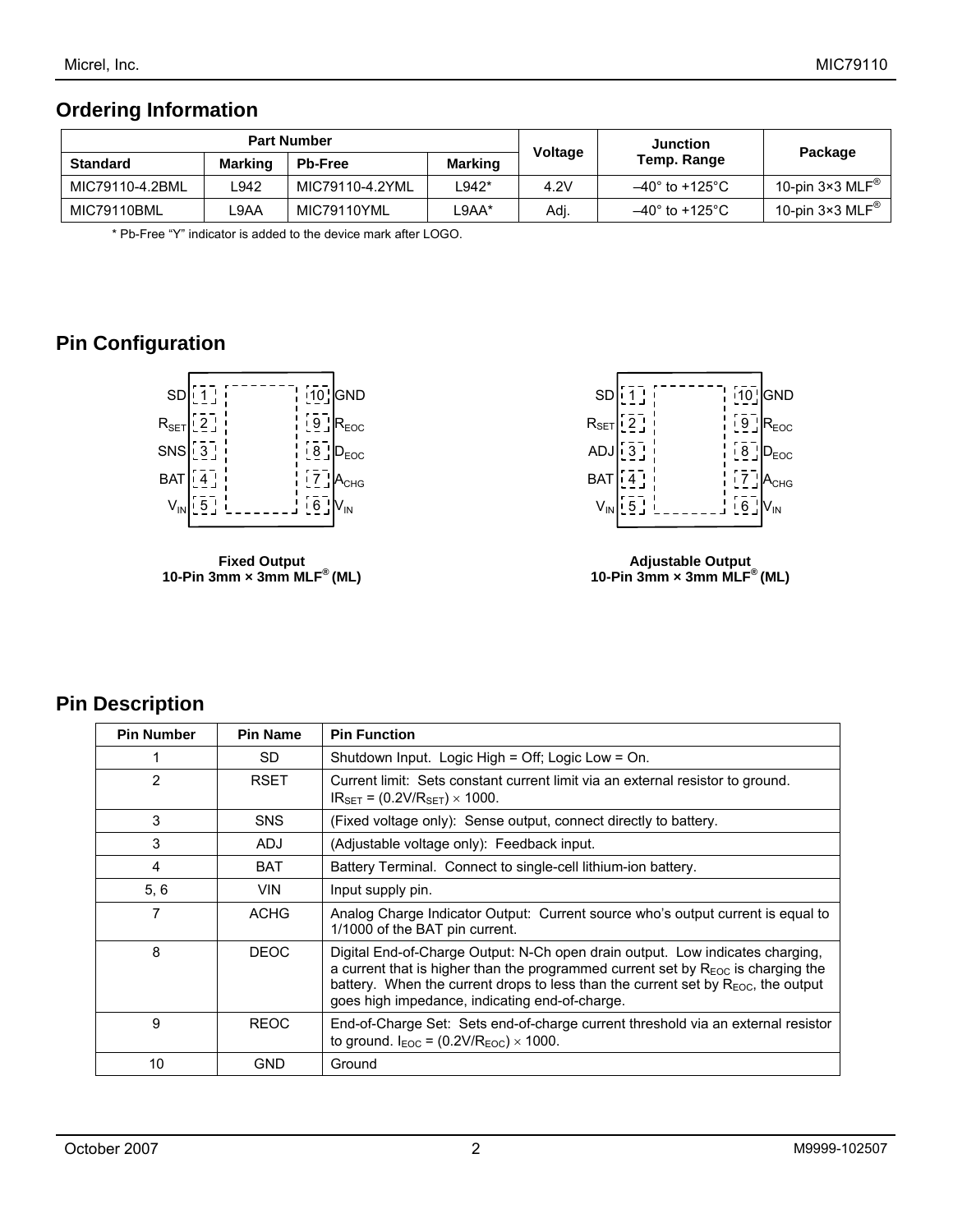# **Absolute Maximum Ratings(1)**

# **Operating Ratings(2)**

| Junction Temperature Range $(T_1)$ -40°C to +125°C |  |
|----------------------------------------------------|--|
|                                                    |  |
|                                                    |  |

# **Electrical Characteristics(4)**

TA = 25°C with VIN = VOUT + 1V; ILOAD = 100µA; CBATT = 10µF; SD = 0V; RSET=1kΩ. **Bold** values indicate –40ºC < TJ < +125°C; unless otherwise specified.

| <b>Parameter</b>                                   | <b>Condition</b>                                                                                                                                                           | Min               | <b>Typ</b> | Max               | <b>Units</b>       |
|----------------------------------------------------|----------------------------------------------------------------------------------------------------------------------------------------------------------------------------|-------------------|------------|-------------------|--------------------|
| <b>Output Voltage Accuracy</b>                     | Variation from $V_{\text{OUT}} = 4.2V$ ; T <sub>J</sub> = -5°C to +60°C; I <sub>LOAD</sub> = 50mA                                                                          | $-0.75$<br>$-1.5$ |            | $+0.75$<br>$+1.5$ | $\%$<br>%          |
| ADJ Pin Voltage Accuracy                           |                                                                                                                                                                            | 0.5955            | 0.6        | 0.6045            | $\vee$             |
| Line Regulation                                    | $V_{IN} = V_{OUT} + 1V$ to 16V @ $I_{LOAD} = 50$ mA                                                                                                                        | $-0.1$            |            | $+0.1$            | $\overline{\%}$ /V |
| Load Regulation                                    | $I_{\text{LOAD}}$ = 0.1mA to 1A                                                                                                                                            |                   | 0.3        |                   | $\frac{0}{0}$      |
| Dropout Voltage(3)                                 | $I_{\text{LOAD}}$ = 100mA, $R_{\text{SET}}$ = 167 $\Omega$                                                                                                                 |                   | 160        | 250               | mV                 |
|                                                    | $I_{\text{LOAD}}$ = 700mA, $R_{\text{SET}}$ = 167 $\Omega$                                                                                                                 |                   | 375        | 550               | mV                 |
| <b>Ground Current</b>                              | $I_{\text{LOAD}}$ = 10mA, $R_{\text{SET}}$ = 167 $\Omega$                                                                                                                  |                   | 2          | 3                 | mA                 |
|                                                    | $I_{\text{LOAD}}$ = 700mA, $R_{\text{SET}}$ = 167 $\Omega$                                                                                                                 |                   | 24         | 35                | mA                 |
| V <sub>IN</sub> Pin Current                        | $SD = V_{IN}$                                                                                                                                                              |                   | 120        | 300               | μA                 |
| Shutdown Pin Current                               | $SD = 5.2V, V_{BAT} = 0$                                                                                                                                                   |                   | 0.1        | 5                 | μA                 |
| Shutdown Input Threshold                           | Logic High, regulator off                                                                                                                                                  | 1.1               |            |                   | $\vee$             |
|                                                    | Logic Low, regulator on                                                                                                                                                    |                   |            | 0.9               | $\vee$             |
| Shutdown Hysteresis                                |                                                                                                                                                                            |                   | 60         |                   | mV                 |
| Current Limit Accuracy <sup>(4, 5)</sup>           | $V_{OUT} = 0.9 \times V_{NOM}$ ; $I_{OUT} = 1.2A$ ,                                                                                                                        | -5                |            | +5                | $\frac{0}{0}$      |
|                                                    | $R_{\text{SET}} = 167 \Omega$ , T <sub>J</sub> = -40°C to +85°C<br>$V_{\text{OUT}} = 0.9 \times V_{\text{NOM}}$ ; $I_{\text{OUT}} = 0.1$ A,<br>$R_{\text{SET}} = 2k\Omega$ | $-20$             |            | +20               | $\frac{0}{0}$      |
| <b>Current Limit Setpoint</b><br>Range $(5)$       |                                                                                                                                                                            | 0.1               |            | 1.2               | A                  |
| <b>Maximum Current Limit</b>                       | $R_{\text{SET}}$ shorted to ground, $V_{\text{BAT}}$ = 0.9 $\times$ $V_{\text{NOM}}$                                                                                       | 1.25              | 1.65       | 2.5               | A                  |
| V <sub>BAT</sub> Reverse Current                   | $V_{IN}$ = High impedance or ground                                                                                                                                        |                   | 4.2        | 20                | μA                 |
| Digital End-of-Charge (DEOC) Output                |                                                                                                                                                                            |                   |            |                   |                    |
| $I_{EOC}$ <sup>(6, 7)</sup>                        | $R_{EOC}$ = 4k $\Omega$ Current Falling                                                                                                                                    | 35<br>30          | 50         | 65<br>70          | mA<br>mA           |
| $I_{EOC}$ <sup><math>(6, 7)</math></sup>           | $R_{EOC}$ = 4k $\Omega$ Current Rising                                                                                                                                     | 50<br>40          | 70         | 95<br>100         | mA<br>mA           |
| D <sub>EOC</sub> Logic-Low Voltage                 | $I_{DEOC}$ = 5mA, $I_{BAT}$ = 700mA                                                                                                                                        |                   | 0.74       | 0.95              | $\vee$             |
| D <sub>EOC</sub> Leakage Current                   | Logic High = $V_{IN}$ = 16V                                                                                                                                                |                   | 0.1        |                   | μA                 |
| D <sub>EOC</sub> On Resistance                     | $V_{IN}$ = +5V                                                                                                                                                             |                   | 150        | 190               | Ω                  |
| R <sub>EOC</sub> Maximum Current Limit             | R <sub>EOC</sub> shorted to ground                                                                                                                                         | 0.5               | 1.0        | 2.0               | mA                 |
| Analog Charge Indicator (A <sub>CHG</sub> ) Output |                                                                                                                                                                            |                   |            |                   |                    |
| $I_{\text{SOURCE}}^{(8)}$                          | $I_{BAT} = 50 \text{mA}$                                                                                                                                                   | 37                | 46         | 55                | μA                 |
|                                                    | $I_{BAT} = 1.2A$ , $T_J = -40^{\circ}C$ to +85°C                                                                                                                           | 800               | 950        | 1150              | μA                 |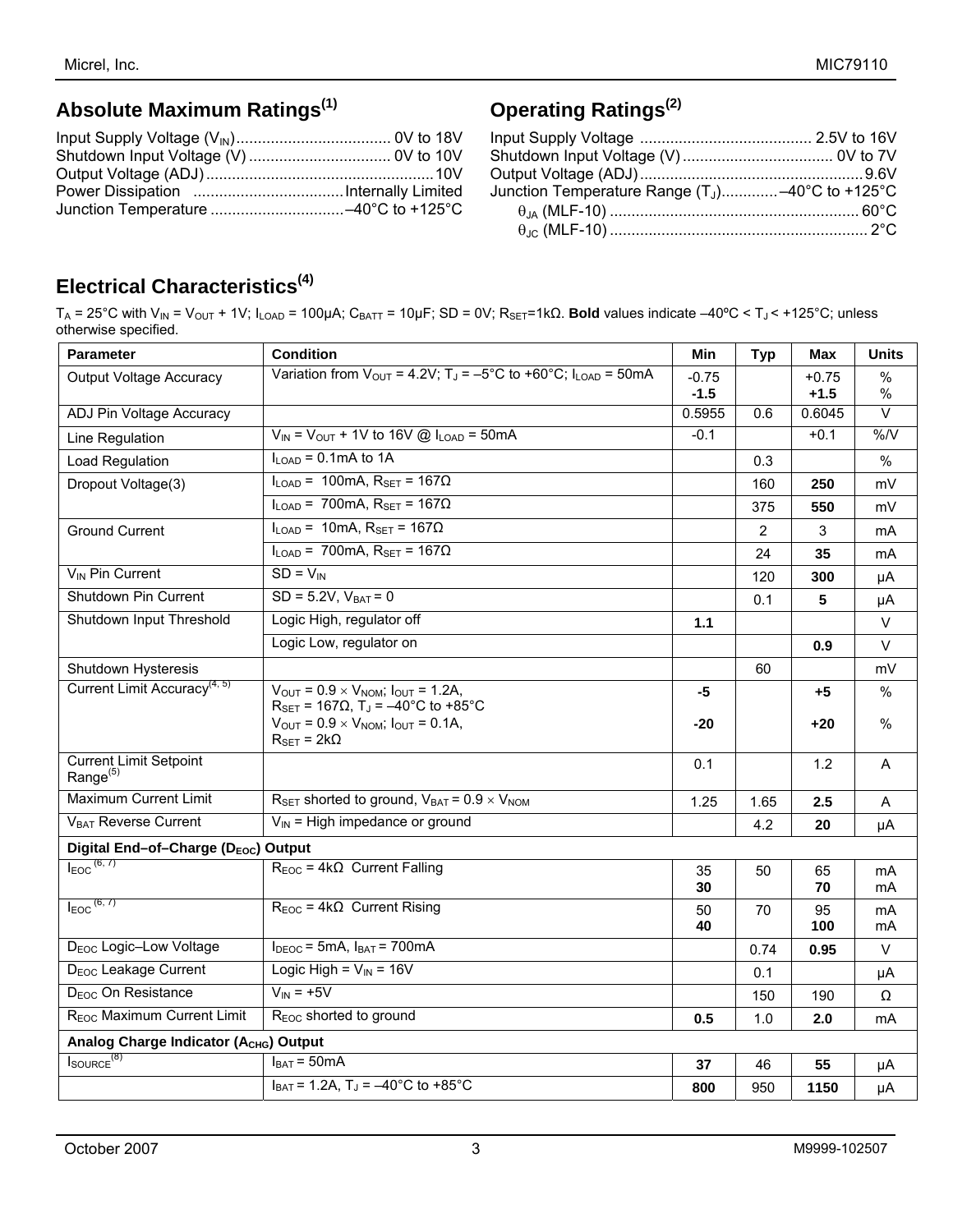#### **Notes**:

- 1. Exceeding the absolute maximum rating may damage the device.
- 2. The device is not guaranteed to function outside its operating rating.
- 3. Dropout Voltage is defined as the input to output differential at which the output voltage drops 2% below its nominal value measured at 1V differential. For outputs below 2.5V, dropout voltage is the input-to-output voltage differential with the minimum input voltage 2.5V. Minimum input operating voltage is 2.5V.
- 4.  $V_{NOM}$  denotes the nominal output voltage.
- 5.  $IR_{SET} = (0.2 V/R_{SET}) \times 1000$
- 6. Output Current I<sub>EOC</sub> when Digital End-of-Charge output goes high impedance. Currents greater than I<sub>EOC</sub>, the D<sub>EOC</sub> output is low, currents lower than  $I_{EOC}$ ,  $D_{EOC}$  is high impedance.
- 7.  $I_{EOC} = (0.2 V/R_{EOC}) \times 1000$
- 8. Isource is the current output from A<sub>CHG</sub> pin. A resistor to ground from the A<sub>CHG</sub> pin will program a voltage that is proportional to the output current.

## **Block Diagram**



**MIC79110 Block Diagram**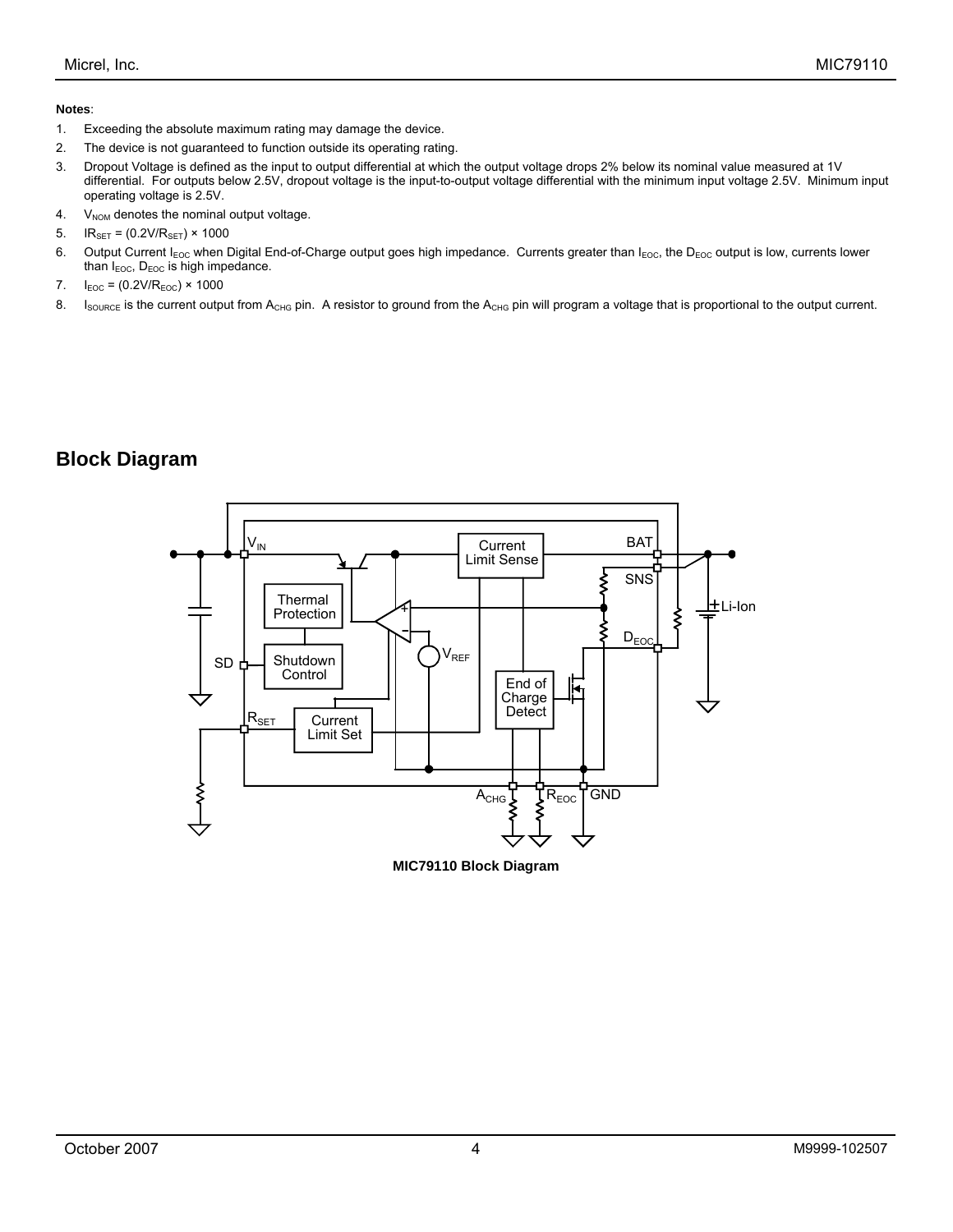## **Typical Characteristics**

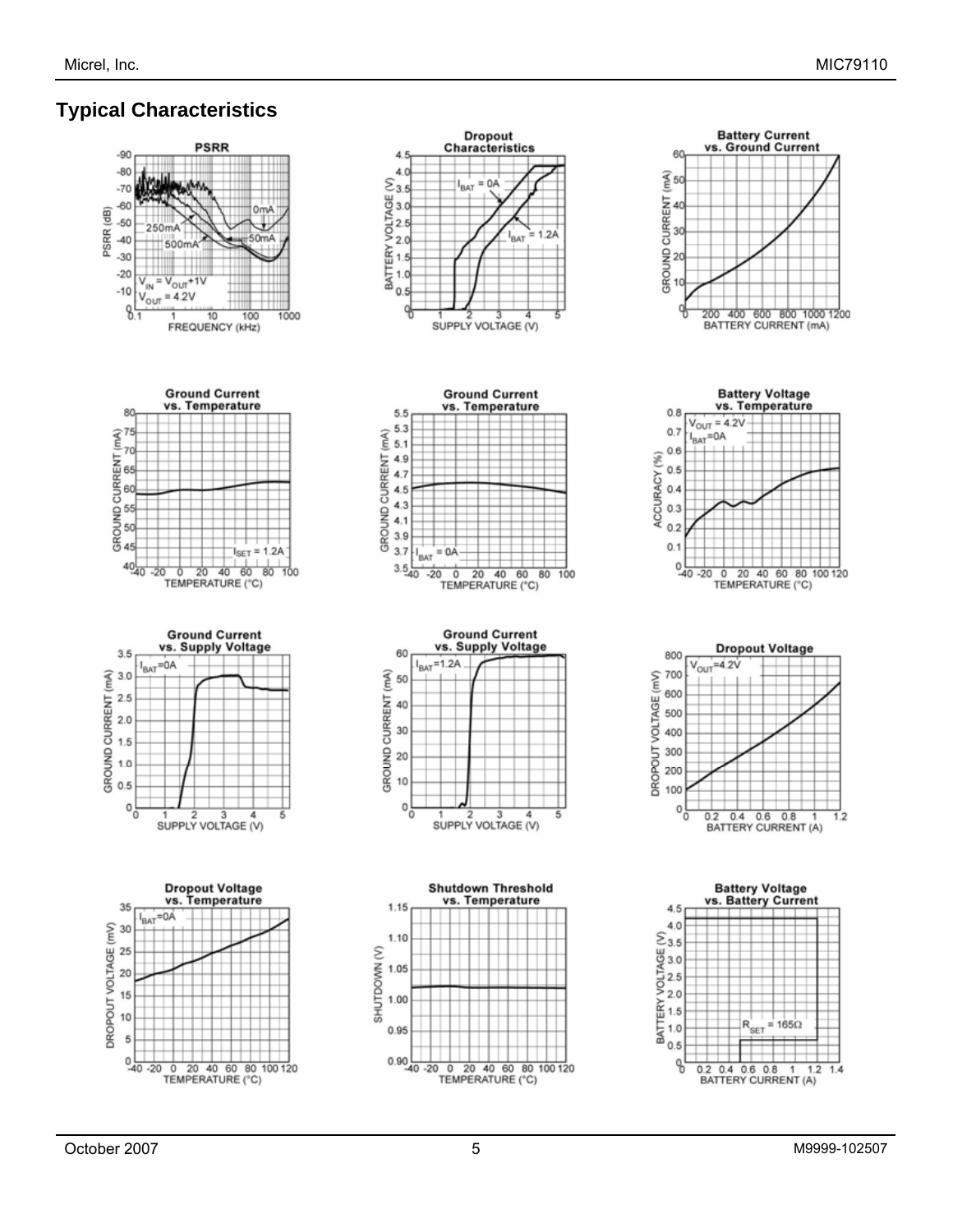# **Typical Characteristics (continued)**

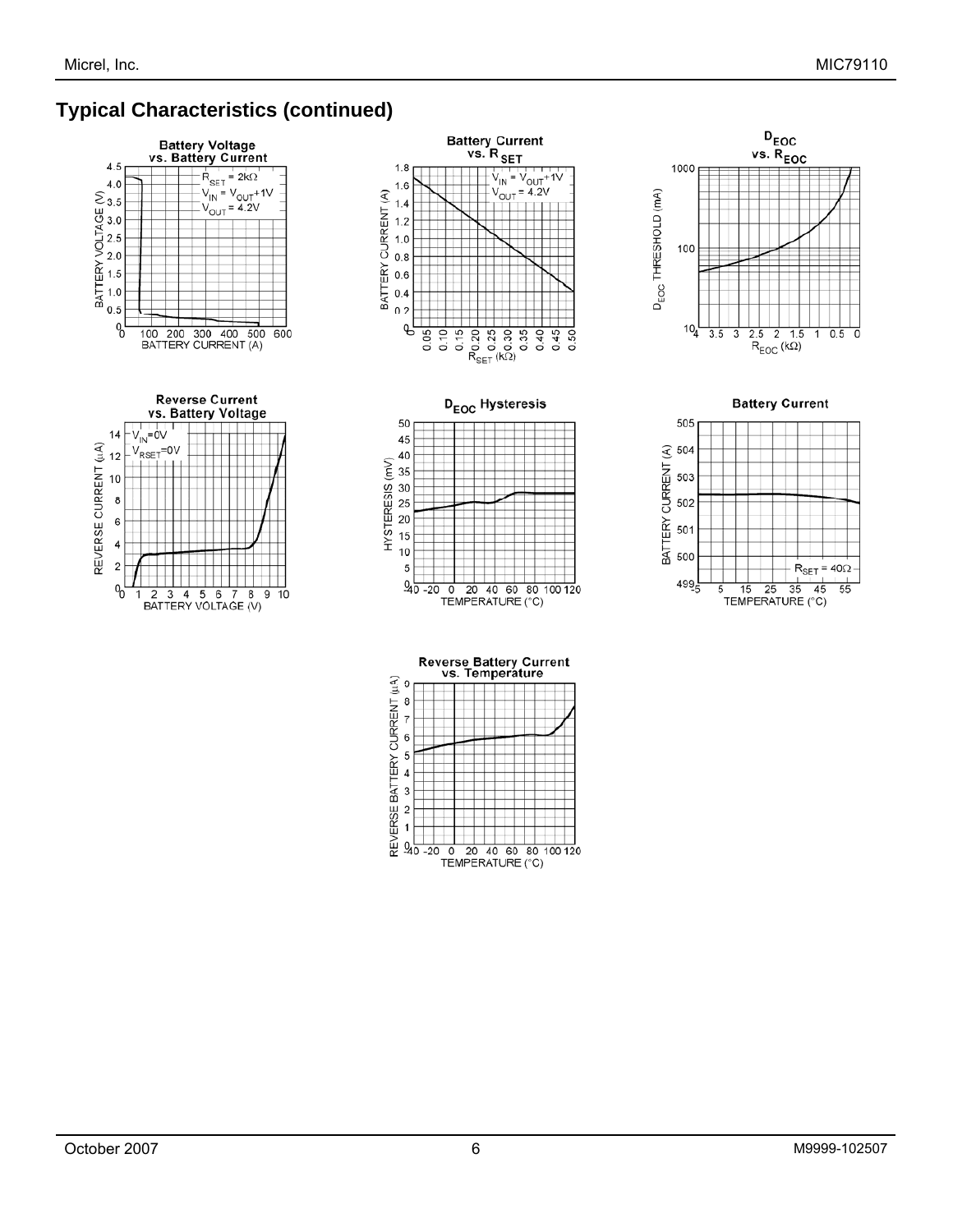# **Functional Characteristics**





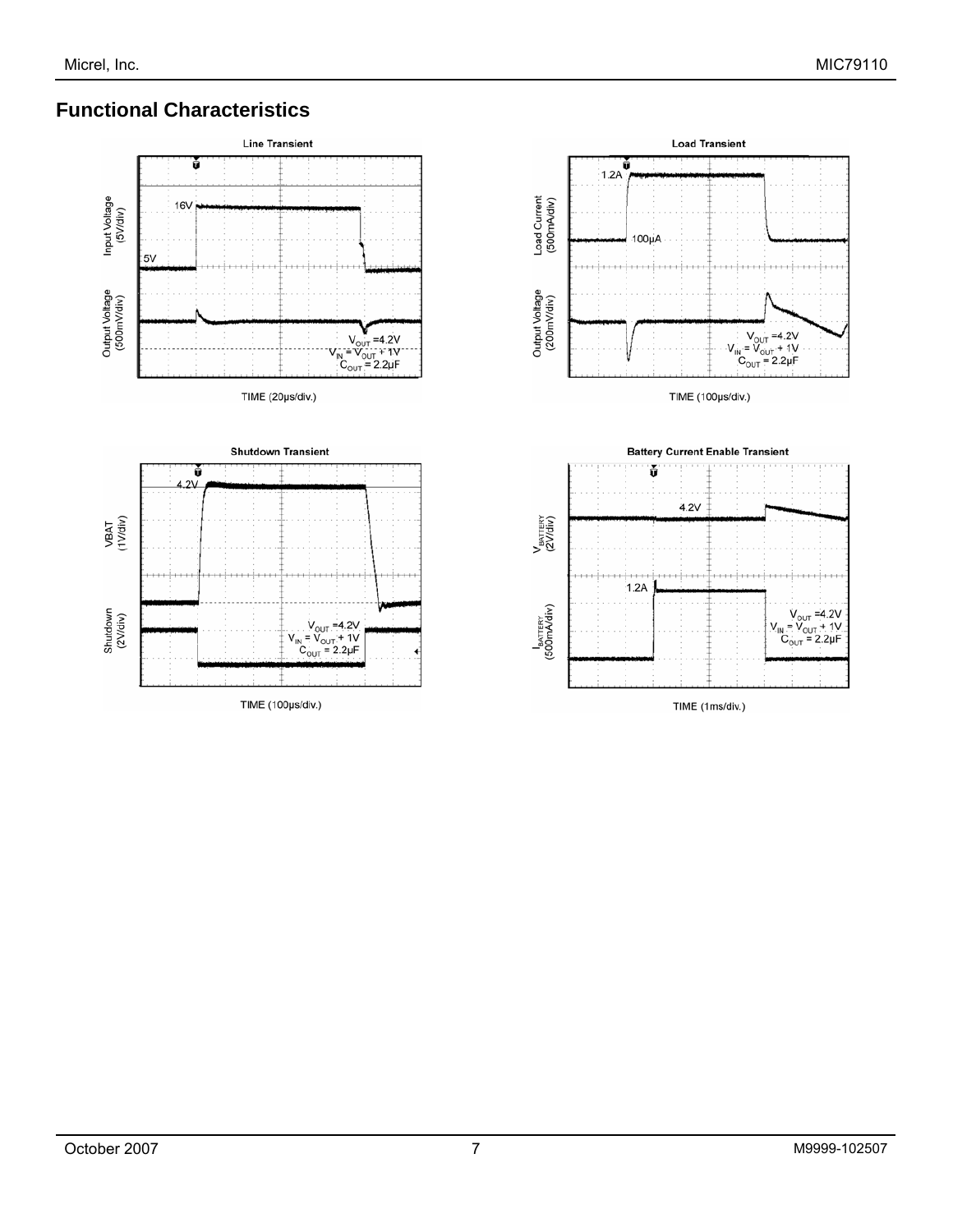# **Application Information**

#### **Detailed Description**

The MIC79110 forms a complete charger for 1-cell Lithium-ion batteries. It includes precision voltage control (0.75% over temperature) to optimize both cell performance and cycle life. All are compatible with common 4.2V Lithium-ion chemistries. Voltages other than 4.2V can be obtained with the adjustable version. Other features include current limit, end-of-charge flag and end-of-charge current limit using an external resistor. The shutdown pin enables low quiescent current when not charging.

#### **Current Limit Mode**

MIC79110 features an internal current limit that is set by the RSET pin with a resistor-to-ground. The maximum current is calculated by the following equation:

 $IR<sub>set</sub> = (0.2/R<sub>set</sub>) \times 1000$ 

Using a 167 $\Omega$  R<sub>set</sub> resistor will achieve the maximum current limit for the MIC79110 at 1.2 amperes.

#### **End of Charge**

 $R_{EOC}$  pin is connected to a resistor-to-ground. This resistor is used to set the end of charge current for the lithium ion battery as follows:

 $IR<sub>EOC</sub> = (0.2/R<sub>EOC</sub>) \times 1000$ 

Using a  $4k\Omega$  R<sub>EOC</sub> resistor will set the end-of-charge current at 50mA.

 $I_{\text{REOC}}$  should be set at 10% of the battery's rated current.

### **Digital End-of-Charge Output**

This pin is the output of an open drain. When tied high to the supply using a resistor, the output will toggle high or low depending on the output current of  $I<sub>BAT</sub>$ .

- Low state indicates that the  $I<sub>BAT</sub>$  current is higher than the programmed current set by  $R_{EOC}$ .
- High state indicates that the  $I<sub>BAT</sub>$  current is lower than the programmed current set by  $R_{EOC}$ . The output goes high impedance indicating end-ofcharge.

### **Analog End-Of-Charge Output**

The  $A_{CHG}$  pin provides a small current that is proportional to the charge current. The ratio is set at 1/1000th of the output current.

### **Shutdown**

The SD pin serves as a logic input (active low) to enable the charger.

Built-in hysteresis for the shutdown pin is 50mV over temperature.

#### **Reverse Polarity Protection**

In the event that  $V_{BAT} > V_{IN}$  and the shutdown pin is

active low, there is reverse battery current protection built in. The current is limited to less than 10µA over temperature.

#### **Constant Output Voltage/Current Charging**

The MIC79110 features constant voltage and constant current output to correctly charge lithium-ion batteries. The constant voltage is either 4.2V or adjustable. The constant current is set by the  $R_{set}$  pin and is constant down to around 300mV. Since  $R_{set}$  can be set below 500mA, the minimum output current is set at 500mA for output voltages below 100mV. This minimum voltage starts the charging process in lithium-ion batteries. If the output current is too low, the battery will not begin charge.



### **Lithium Ion Batteries**

Lithium-ion batteries are charged in two stages to reach full capacity. The first stage charges the battery with maximum charge current until 90% of the battery cell's voltage limit is reached. The second stage tops off the charge with constant voltage charge as the charge current slowly decreases. End of charge is reached when the current is less than 3% of the rated current. A third stage will occasionally top off with charge with constant voltage charge if the battery voltage drops below a certain threshold.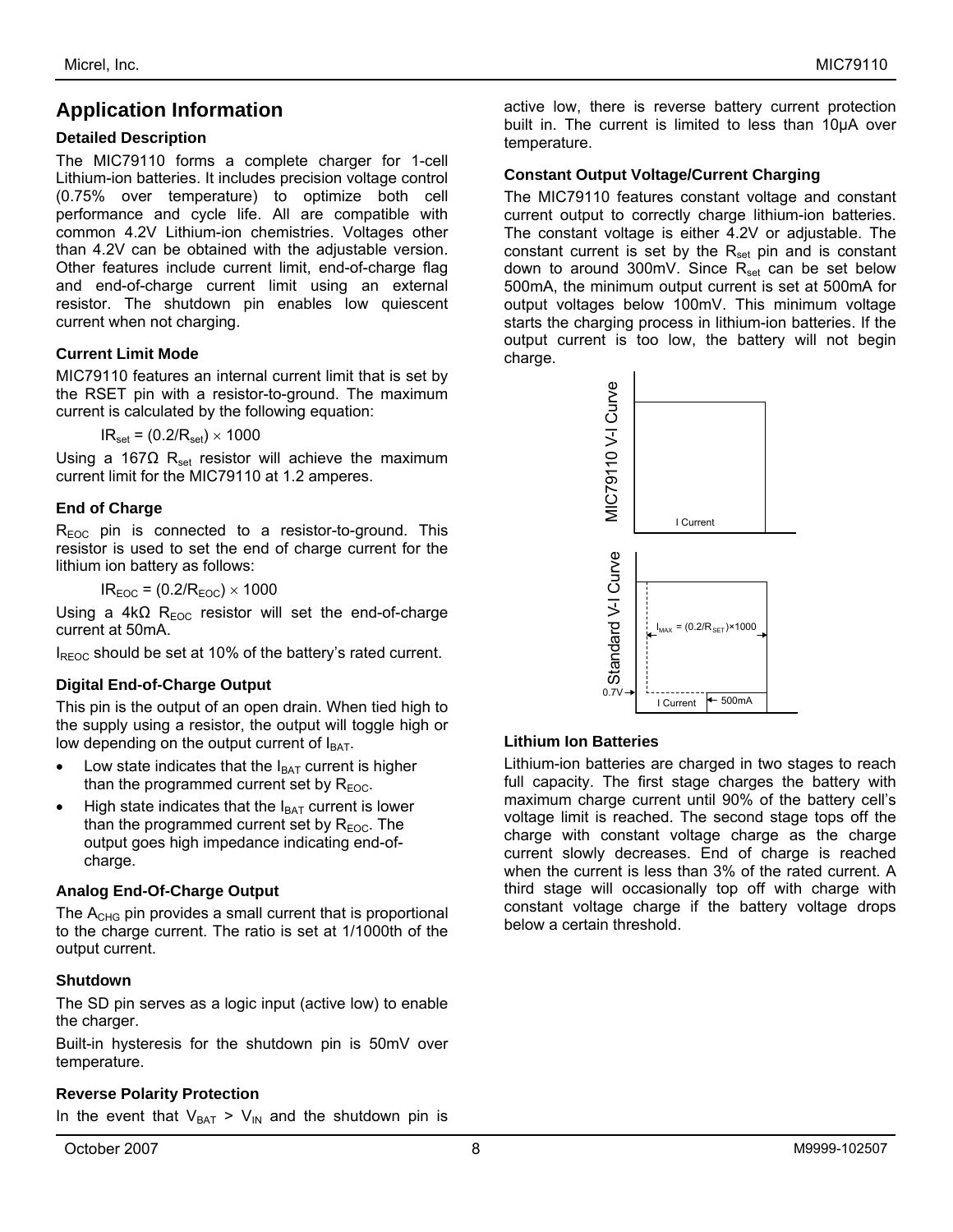#### Typical 2 Stage Lithium Charge Profile



All lithium-ion batteries take approximately 3 hours to charge with the second stage taking twice as long as the first stage. Some chargers claim to be fast chargers by skipping the second stage and just charges the battery until the cell voltage is reached. This only charges the battery to 70% capacity.

An increase in the charge current during stage 1 does not shorten the total charge time. It will only shorten the time for stage 1 to complete and lengthen the time in stage 2.

The lithium-ion loses charge due to aging whether it is used or not. Do not store the batteries at full charge and high heat because it will accelerate the aging process. Try and store with 40% charge and in a cool environment.

#### **Lithium-Ion Safety Precautions**

Every lithium-ion battery pack should have a safety circuit which monitors the charge and discharge of the pack and prevents dangerous occurrences. The specifications of these safety circuits are dictated by the cell manufacturer and may include the following:

- Reverse polarity protection
- Charge temperature must not be charged when temperature is lower than 0°C or above 45°C.
- Charge current must not be too high, typically below  $0.7^{\circ}$ C
- Discharge current protection to prevent damage due to short circuits.
- Protection circuitry for over voltage applied to the battery terminals.
- Overcharge protection circuitry to stop charge when the voltage per cell rises above 4.3V.
- Over discharge protection circuitry to stop discharge when the battery voltage falls below 2.3V (varies with manufacturer).
- Thermal shutdown protection for the battery if the ambient temperature is above 100°C.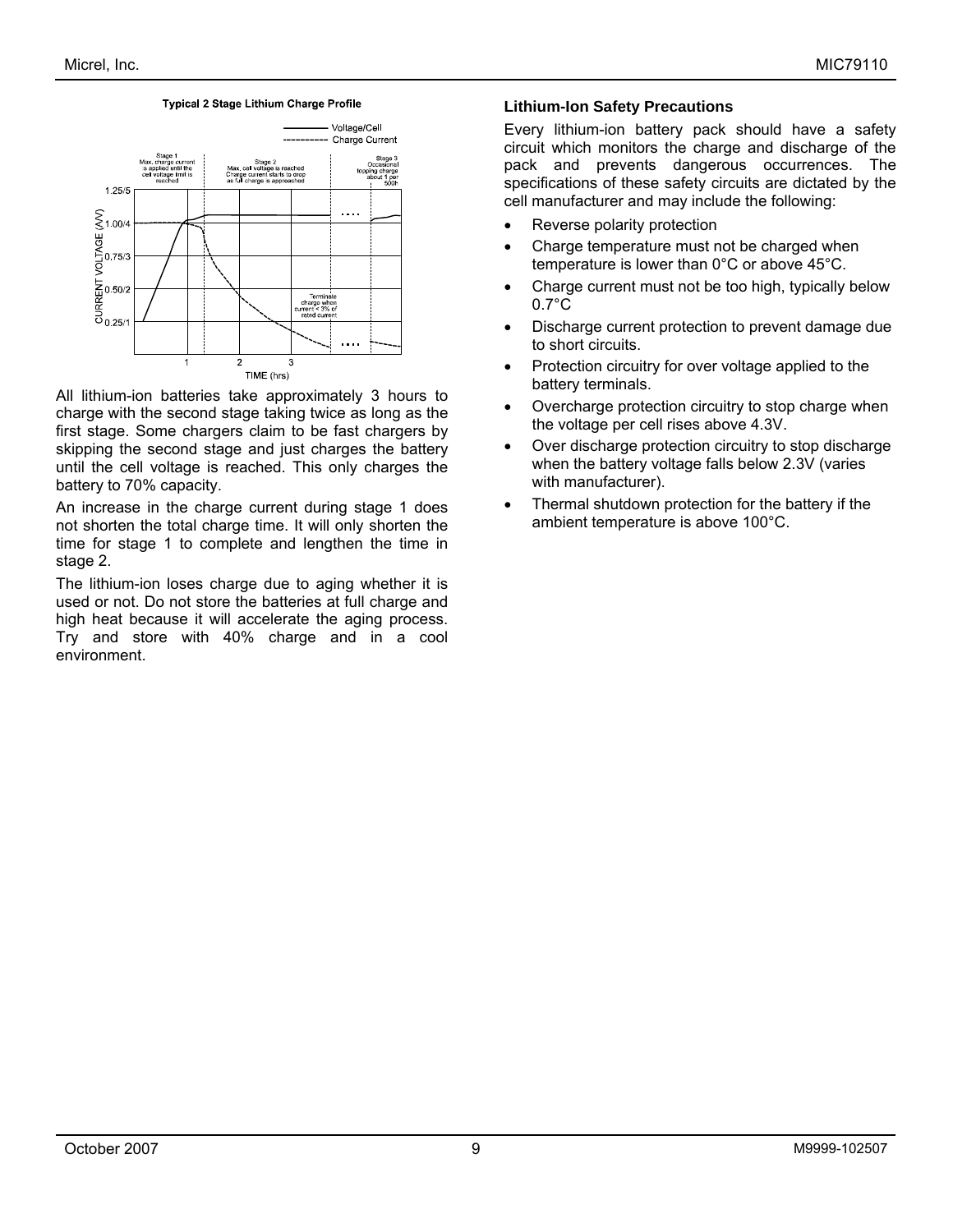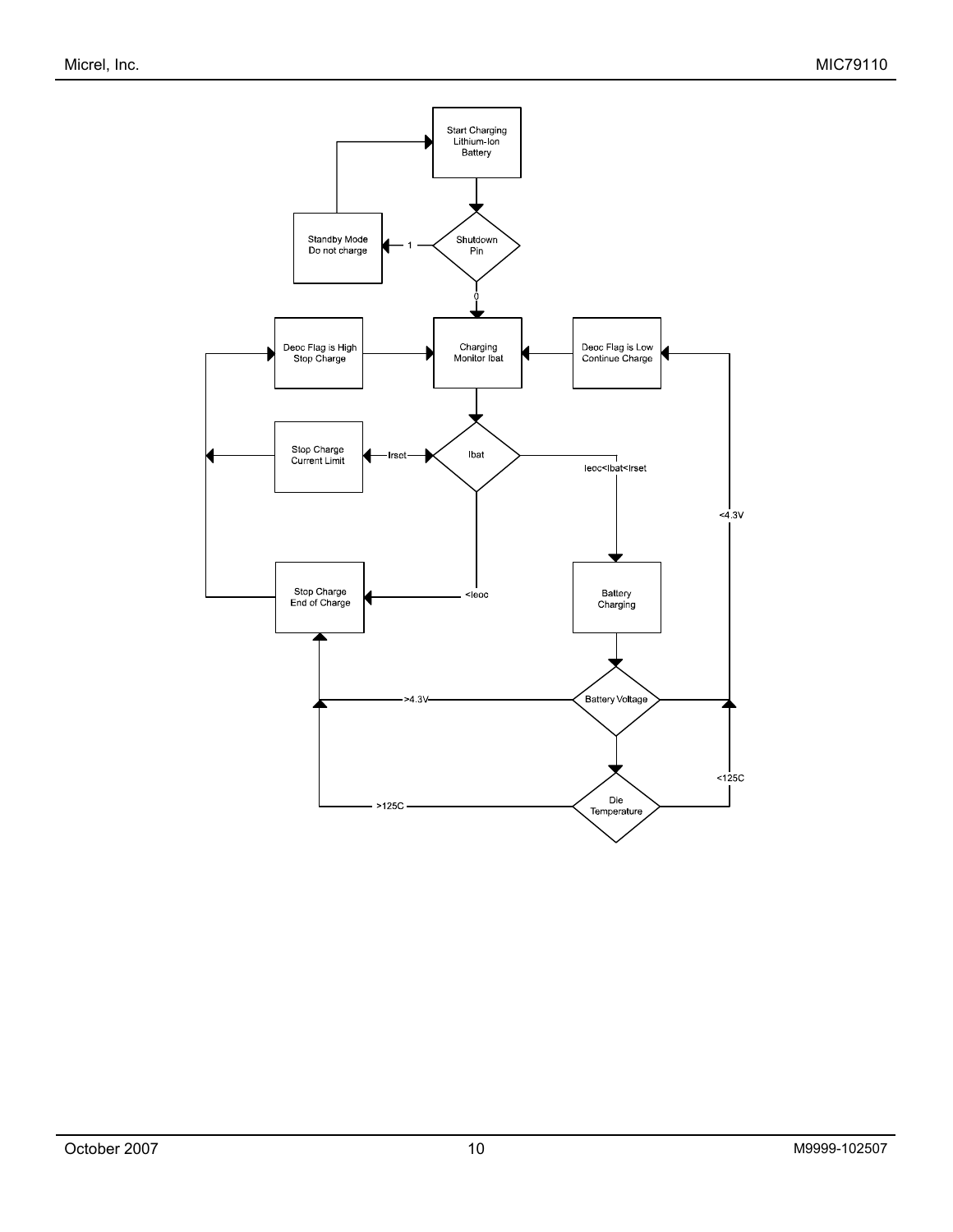#### **Simple Charger - External Trigger to Reset Charge Cycle reset**



The  $V_{IN}$  voltage steps up to a voltage greater than  $V_{BAT}$ . When  $V_{IN}$  is below  $V_{BAT}$ , the  $I_{BAT}$  current is near zero and the reverse shutoff circuit is turning the charge to the battery off. The  $I_{BAT}$  slowly increases as  $V_{IN}$  rises above  $V_{BAT}$ . D<sub>EOC</sub> is pulled low when the I<sub>BAT</sub> current is above the leoc current set by  $R_{EOC}$ . When the  $D_{EOC}$  is low, the shutdown pin is also forced low and helps discharge  $C_{SD}$ . When the  $V_{BAT}$  reaches the set voltage, the  $I_{BAT}$ begins to slowly drop. When the  $I_{\text{BAT}}$  is less than the  $I_{\text{EOC}}$ threshold, the  $D_{EOC}$  output goes high impedance, indicating end-of-charge. When an external signal is applied to the gate, the external  $N_{CH}$  pulls the SD and  $D_{EOC}$  pins to ground. This restarts the charging process.

#### **External Trigger to Reset Charger**

- 1.  $V_{IN}$  steps up to a voltage greater than  $V_{BAT}$ .
- 2. SD held low by  $C_{SD}$  until active high  $D_{EOC}$  pulls shutdown low.
- 3.  $D_{EOC}$  releases SD, resistor pull-up from SD pin,  $V_{IN}$  pulls  $V_{SD}$  to  $V_{IN}$ .
- 4. An external signal applied to the gate of the external  $N_{CH}$  pulls SD pin-to-ground.
- 5. I<sub>BAT</sub> is near zero (2 to 4µA) because  $V_{IN}$  is below  $V<sub>BAT</sub>$  and the reverse shutoff circuit is turning the charge to the battery off.
- $I_{BAT}$  is decreased as  $V_{BAT}$  approaches  $V_{BAT}$  set volt-age.  $I_{BAT}$  decreases below the  $D_{EOC}$ threshold and  $D_{EOC}$  is released high allowing  $V_{SD}$ to go high.
- 7. External  $N_{CH}$  turns part on, after a small delay  $I_{BAT}$  turns on.
- 8. Active high  $D_{EOC}$  pin goes high because of reverse shutoff.  $D_{EOC}$  remains high until  $I_{BAT}$ exceeds  $D_{EOC}$  threshold, then goes low.
- 9.  $I_{BAT}$  decreases below (see #5)  $D_{EOC}$  threshold.
- 10. Active low  $D_{EOC}$  is high because  $V_{IN}$  is below  $V_{BAT}$  and reverse shutoff holds  $D_{EOC}$  comparator off. As  $V_{IN}$  increases above  $V_{BAT}$ , the reverse volt-age shutoff turns off,  $D_{EOC}$  comparator becomes active. While  $I_{BAT}$  is below  $D_{EOC}$ threshold  $D_{EOC}$  active low goes low, when  $I_{BAT}$ exceeds  $D_{EOC}$  threshold  $I_{BAT}$  goes high.
- 11. Legitimate Activation of active low  $D_{EOC}$  until SD shuts down part and  $D_{EOC}$  AL (active low) goes high.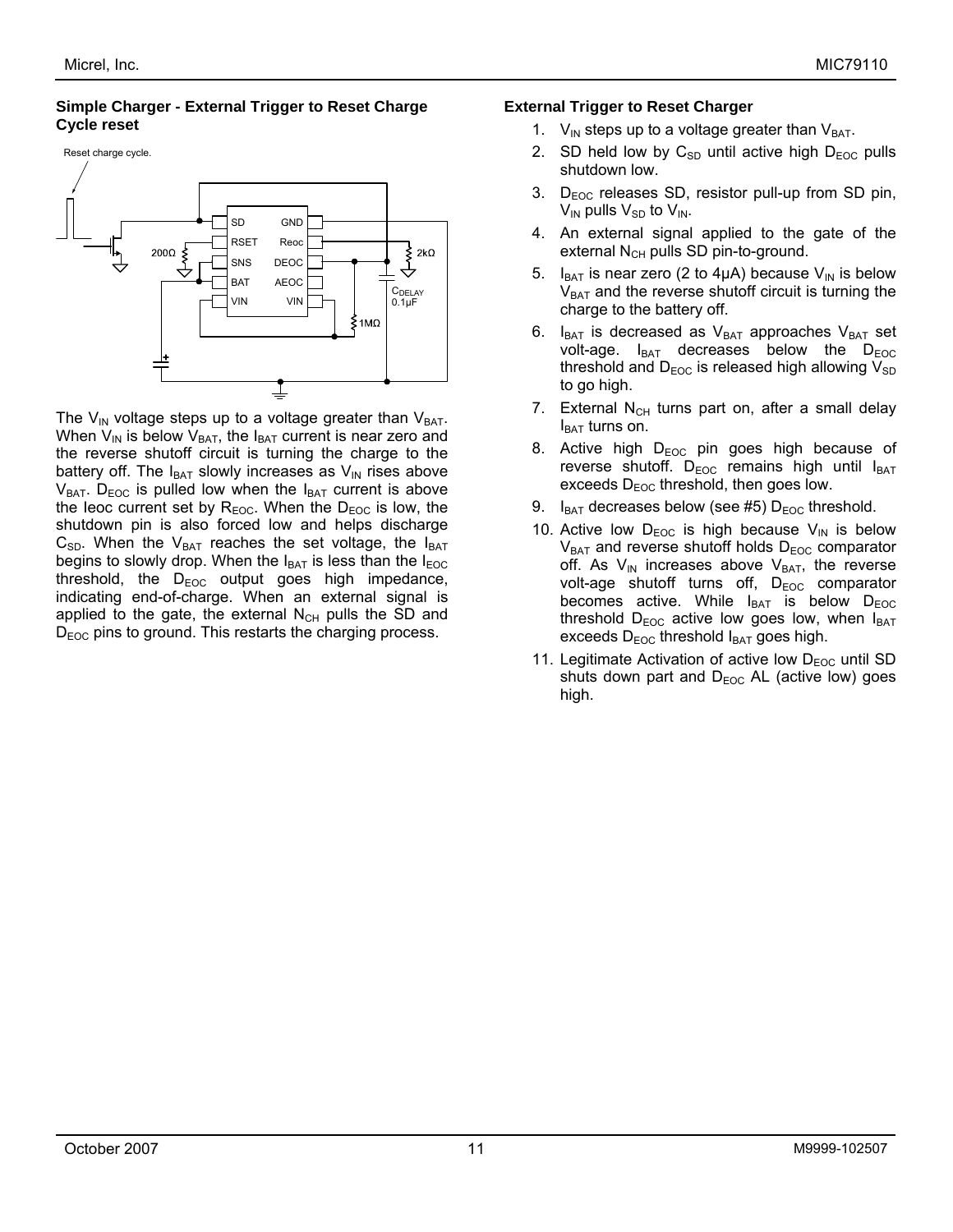### **Signal Diagram**

|                               |                               | Vin              |
|-------------------------------|-------------------------------|------------------|
|                               | <b>VSD</b>                    | Vbat set voltage |
|                               |                               | Vbat             |
|                               |                               | SD threshold     |
| 1                             | 2 <sub>l</sub>                | $\overline{c}$   |
| Vgate                         | 3                             |                  |
| 4                             | $\sqrt{5}$<br>Ibattery        | 6                |
| $\overline{\mathcal{I}}$<br>8 |                               |                  |
|                               | Active high DEOC pin          |                  |
| $\boldsymbol{9}$              |                               | 9                |
|                               | Active low DEOC pin<br>$10\,$ |                  |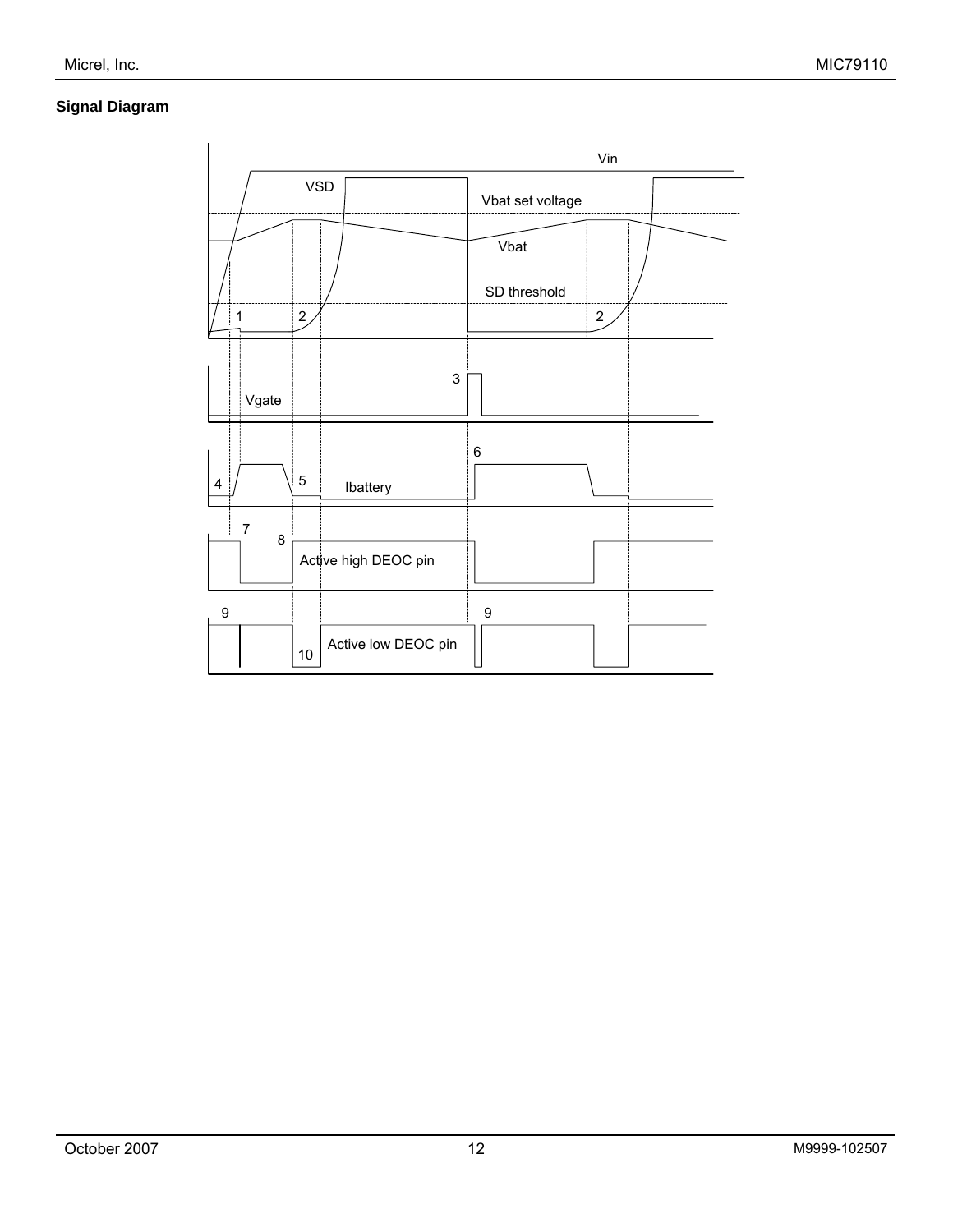#### **Auto Top-Off-Charger - Application Circuit**



Lithium-Ion batteries will begin to lose their charge over time. The MIC79110 can be configured to automatically recharge the battery if the voltage drops below a certain voltage. This minimum voltage is set by a resistor divider at the battery and connected to the SD pin. When the battery voltage falls below the minimum voltage, the SD pin is pulled low to start the normal charging process.



- 1. SD not held low by active high  $D_{EOC}$  because D<sub>EOC</sub> Comparator's inputs do not common-mode to ground. Divider holds SD low so part can start.
- 2. SD held low by divider.
- 3. SD held low by active high  $D_{EOC}$ .
- 4. Divider voltage above SD threshold and  $D_{EOC}$ open.
- 5. Divider voltage drops below SD threshold and charging begins again.

#### **Top-Off-Charger with Internal Reset - Application Circuit**



This circuit is similar to the auto top off charger circuit mentioned above except that the  $D_{EOC}$  pin is externally triggered to restart the charging cycle. It still uses the same resistor divider to set the minimum battery voltage before the lithium-ion needs to be recharged.

#### **Auto-Shutdown Using Shutdown Pin**



The shutdown pin on the MIC79110 can be used to automatically shutdown the battery charger when the input voltage rises above a safe operating voltage. To keep the part from heating up and entering thermal shutdown, we can connect the shutdown pin to  $V_{IN}$  using a resistor divider. Use the following equation to setup the  $maximum$   $V_{IN.}$ 

$$
\frac{V_{IN}(MAX)}{V_{SD}} = \frac{R1}{R2} + 1
$$

The MIC79110 can be connected to a wall wart with a rectified DC voltage and protected from over voltages at the input.